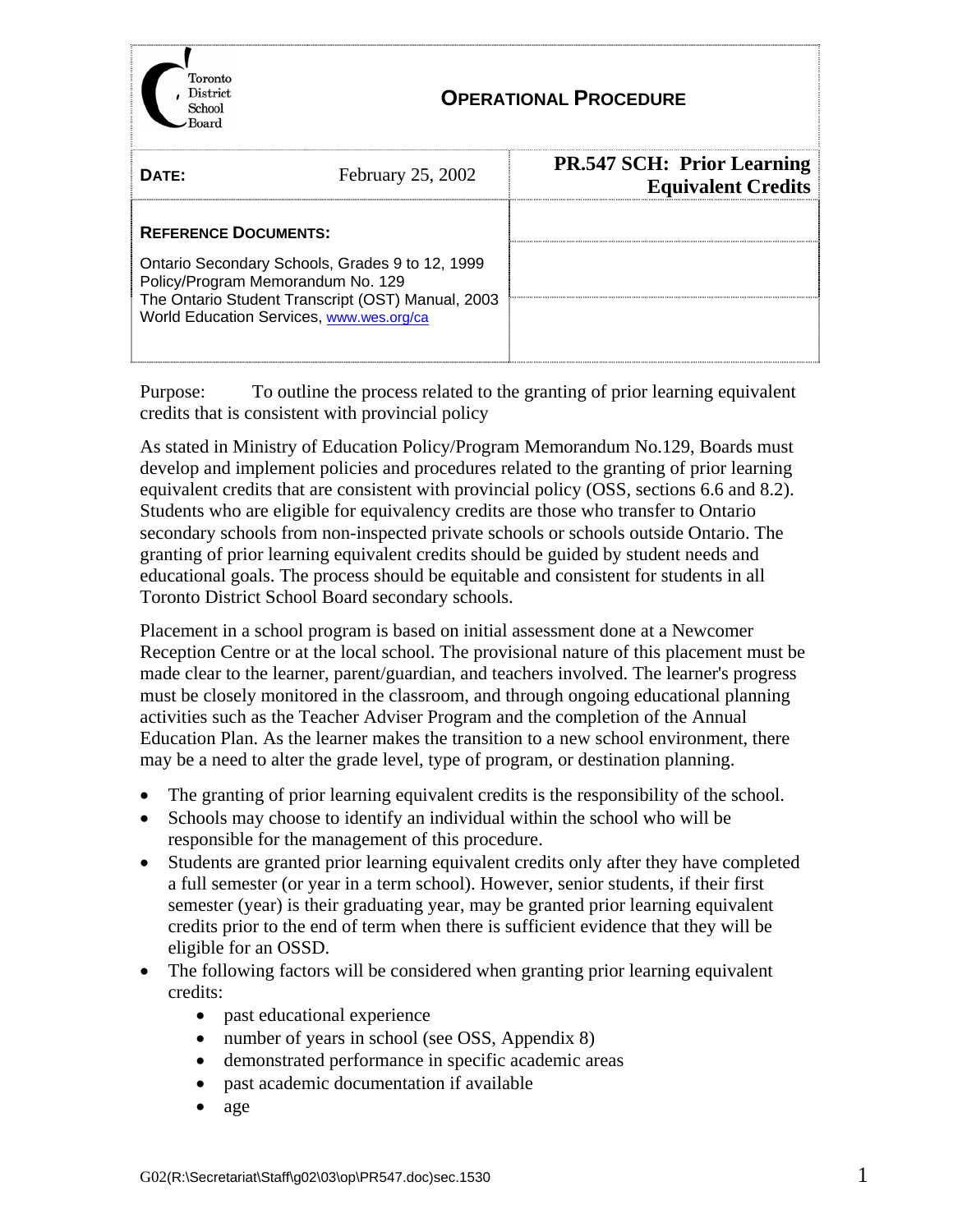| <b>OPERATIONAL PROCEDURE</b> |                   | <b>PR.547 SCH: Prior Learning</b><br><b>Equivalent Credits</b> |
|------------------------------|-------------------|----------------------------------------------------------------|
|                              |                   |                                                                |
| DATE:                        | February 25, 2002 |                                                                |

- future goals
- other relevant factors as identified by school staff
- OSS, Appendix 8, identifies compulsory credit requirements for the OSSD for students from out of province or from a non-inspected private school.
- The Grade 10 Ontario Secondary School Literacy Test is required for all students admitted under OSS.
- OSS, Appendix 8, indicates the number of community involvement hours required for the OSSD. A general guideline that principals may wish to consider is ten hours per school year.
- It is strongly recommended that all students must successfully complete a grade 12 English as a requirement for the OSSD.
- It is recommended that a student who is granted less than the equivalent of 11 years education complete at least one Canadian content course, i.e. Canadian Geography, Canadian History, Civics.
- The Assessment of Prior Learning Equivalent Credits form, will be filed in the OSR. This is required for record keeping, and appropriate management and support of the process of granting prior learning equivalent credits.
- Additional information about education systems outside of Canada is available at the World Education Services Web site at www.wes.org/ca/wedb